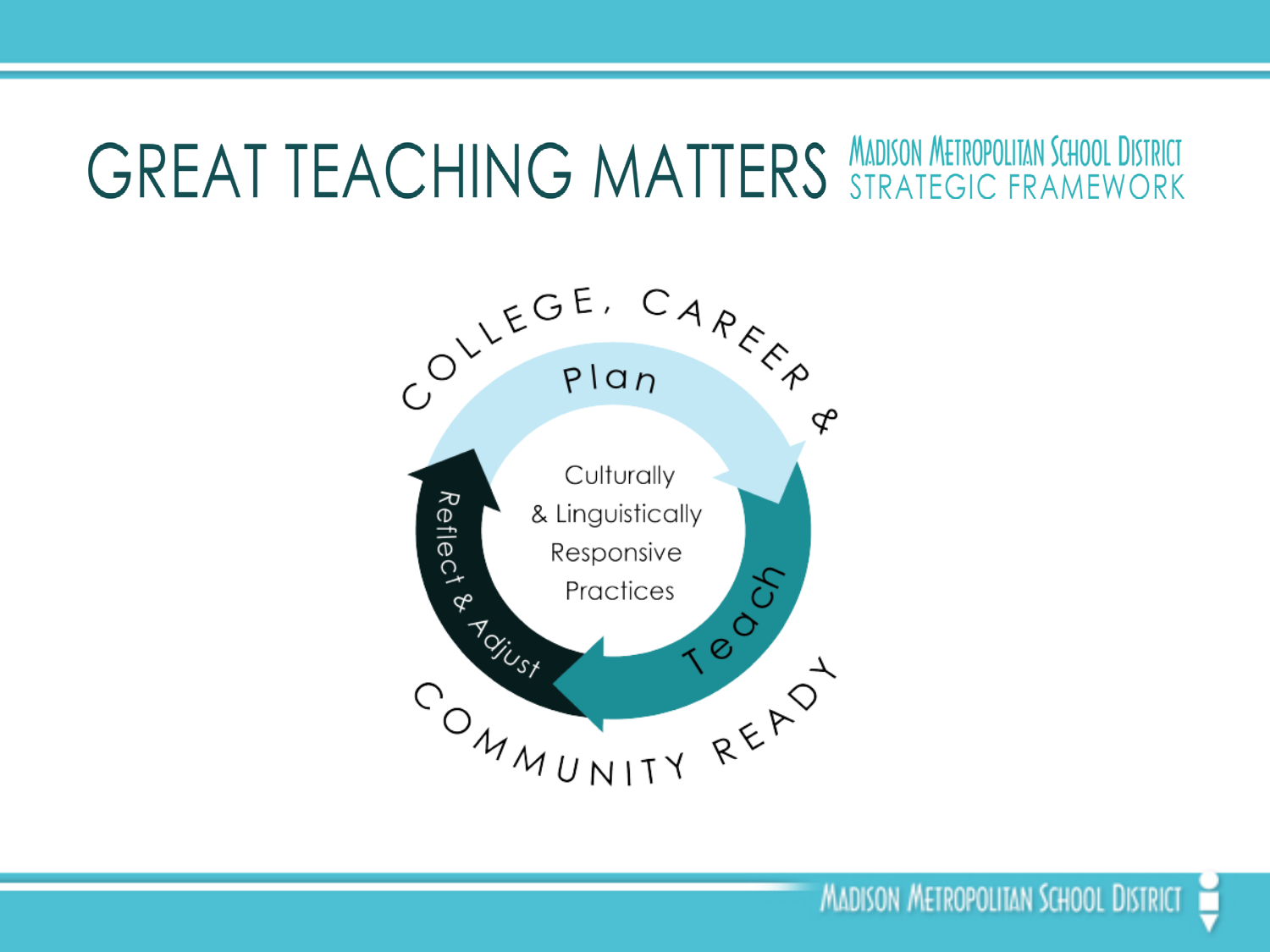

#### **Great Teaching Matters Framework Overview**

#### The Great Teaching Matters Framework:

- Communicates the district's vision and goals for effective teaching that is responsive to the cultural and language assets of all students
- Signifies our commitment to all students as we prepare them to be college, career and community ready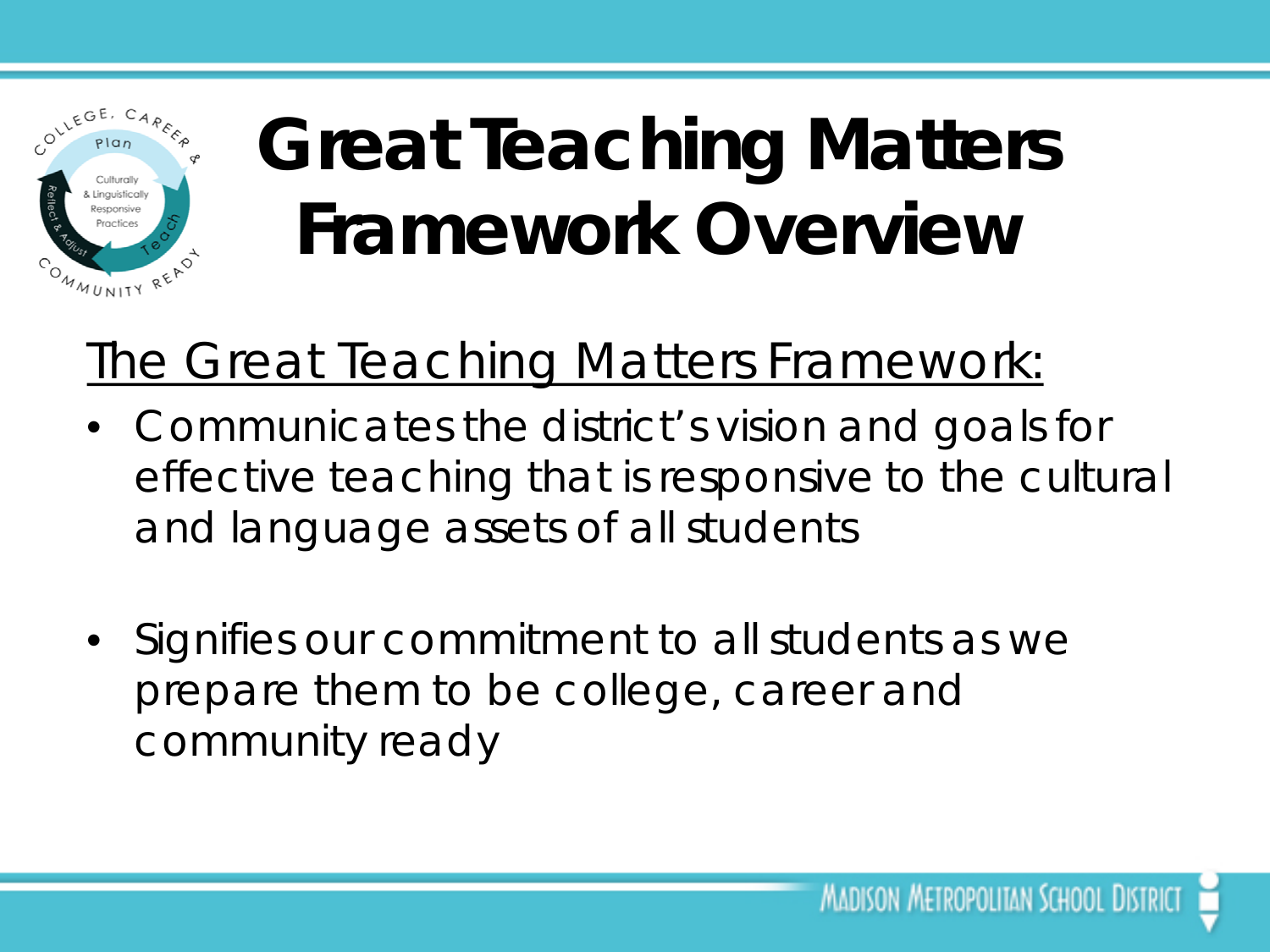"There is abundant **research** linking levels of **student achievement** to **educators** who work in the **collaborative culture** of a professional learning community".

*Rick DuFour, 2011*

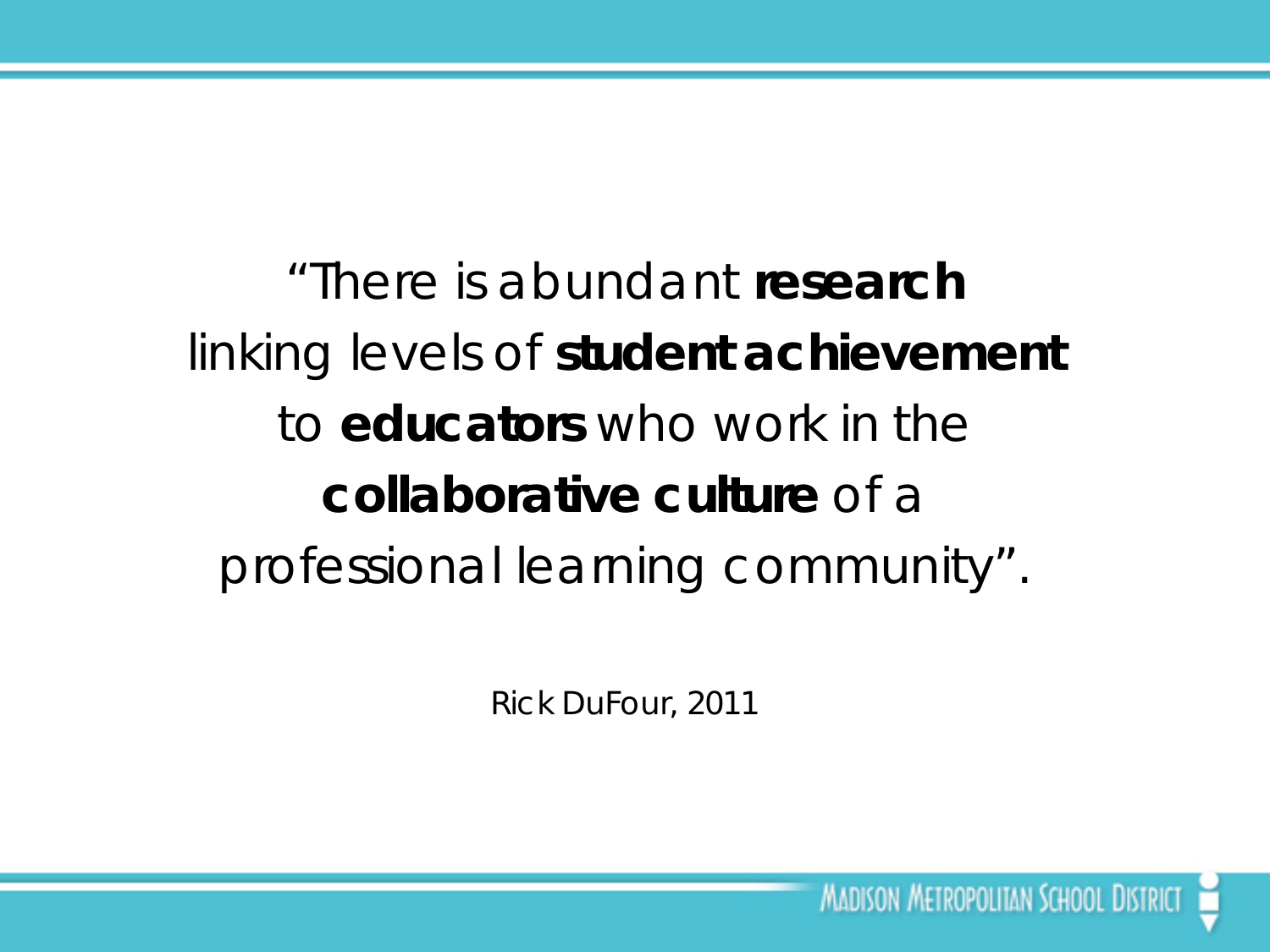#### **Teacher Teams**

#### **MAIN PURPOSE:**

**Strengthening core instruction through weekly planning that focuses on the Great Teaching cycle**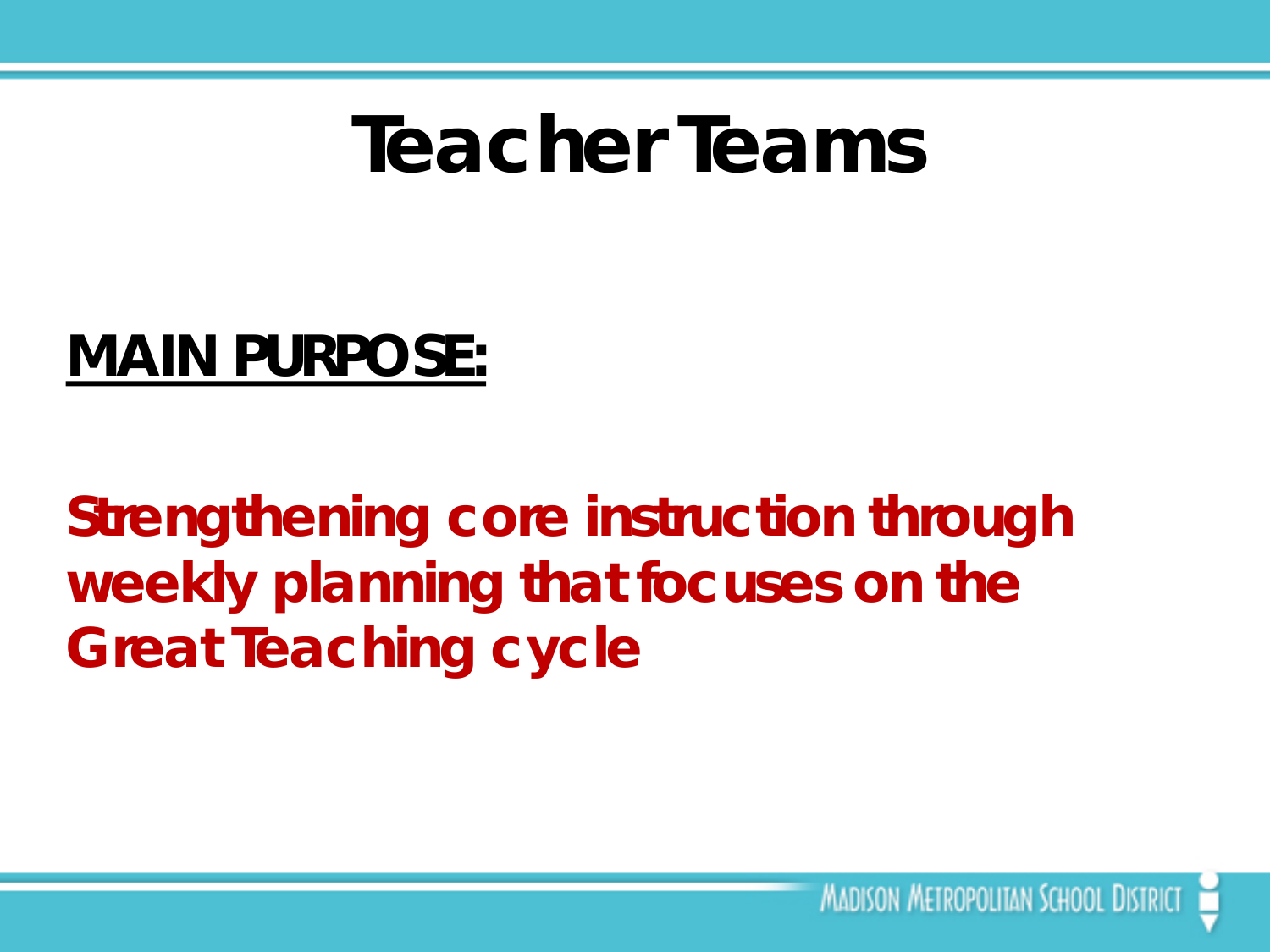# **Expectations for Teacher Teams Great Teaching Cycle**

- •**PLAN** weekly for student learning
- •**TEACH** to advance student learning
- •**REFLECT** and ADJUST to support student learning

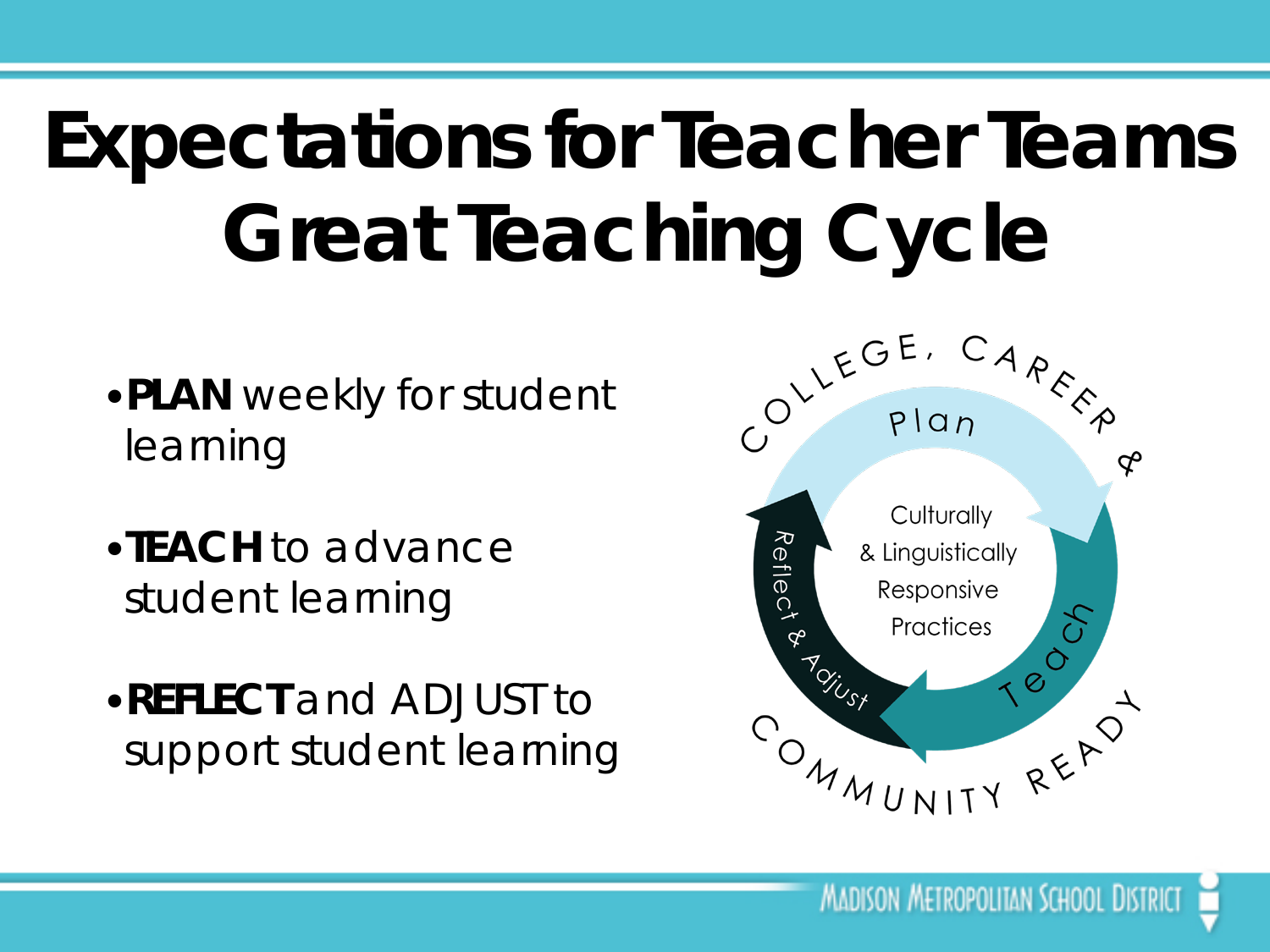COLLEGE, CAREEP Culturally inguisticall<sup>.</sup> <sup>a</sup>ractice OMMUNITY READ

### **Teacher Team Toolkit**



The Teacher Team Toolkit provides guidelines, tools and resources to support great teaching and teacher teams in collaborative planning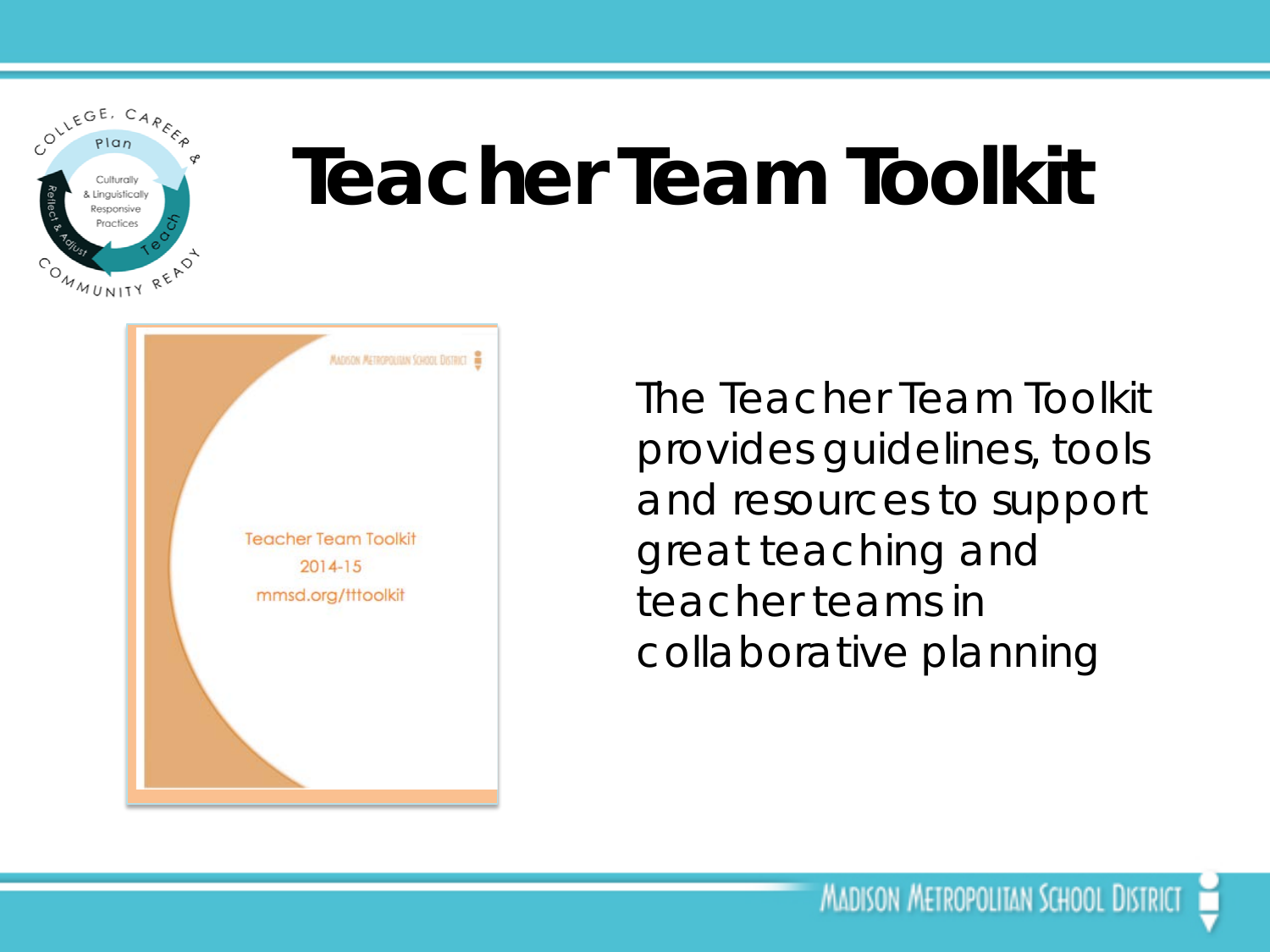

#### Teacher Team Self-Assessment **Team Reflection Aspects:**

- Routines
- **Communication**
- **Participation**
- Planning for weekly lessons
- Reflecting on data: teacher practice and student work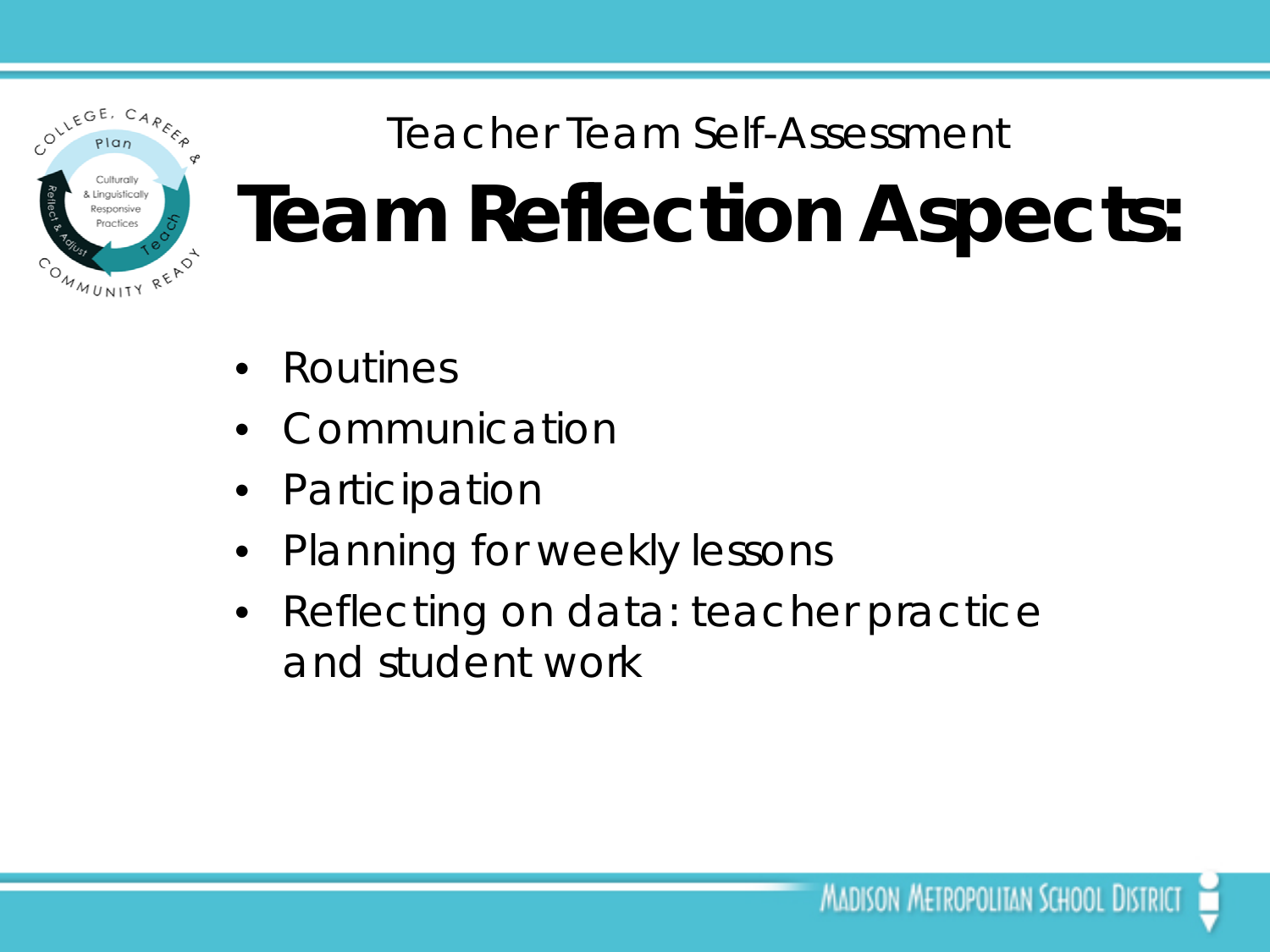### **Orchard Ridge Elementary Video**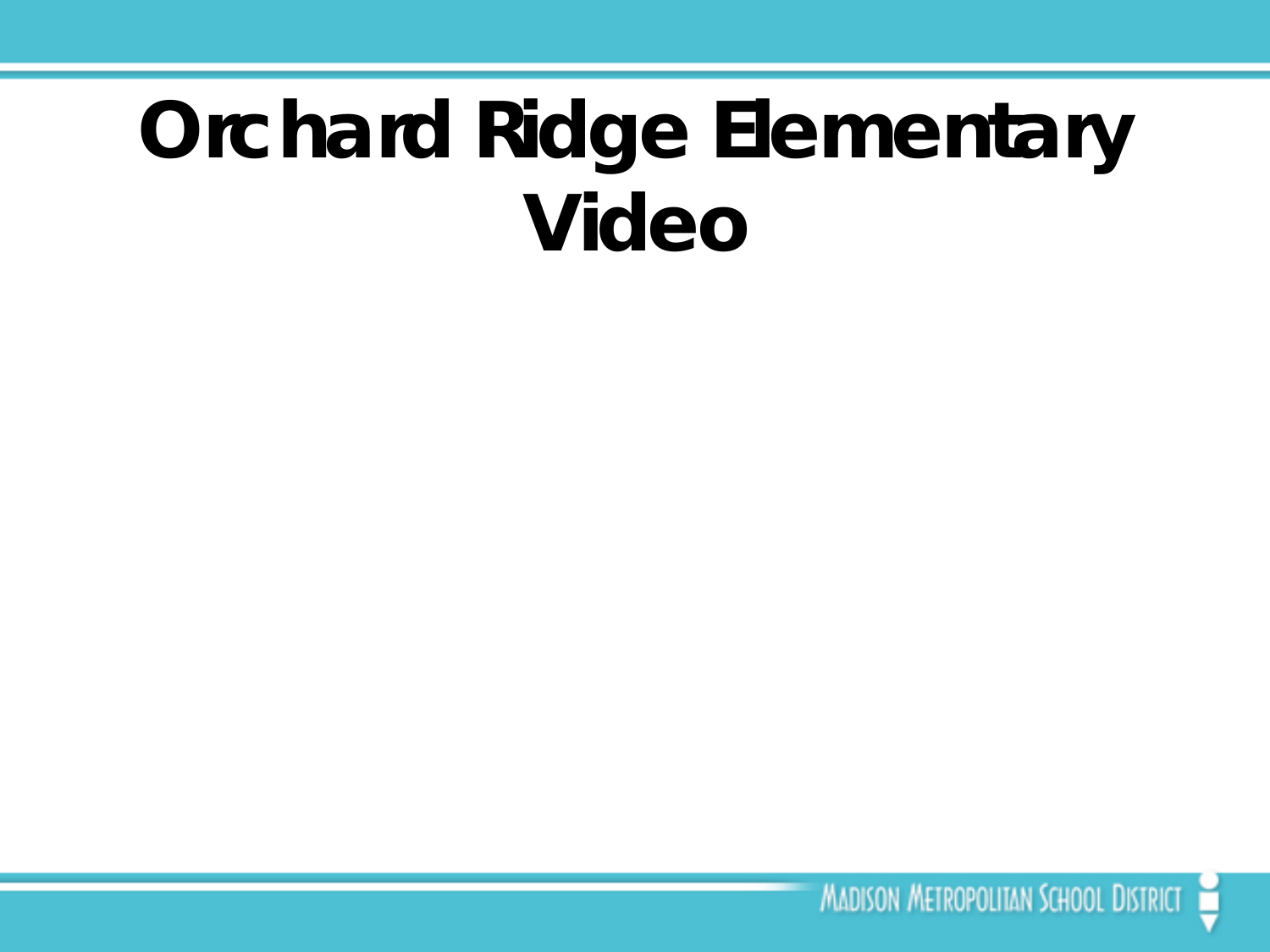

## **Voices from the Field**

- Orchard Ridge
- Toki Middle
- Innovative and Alternative Education